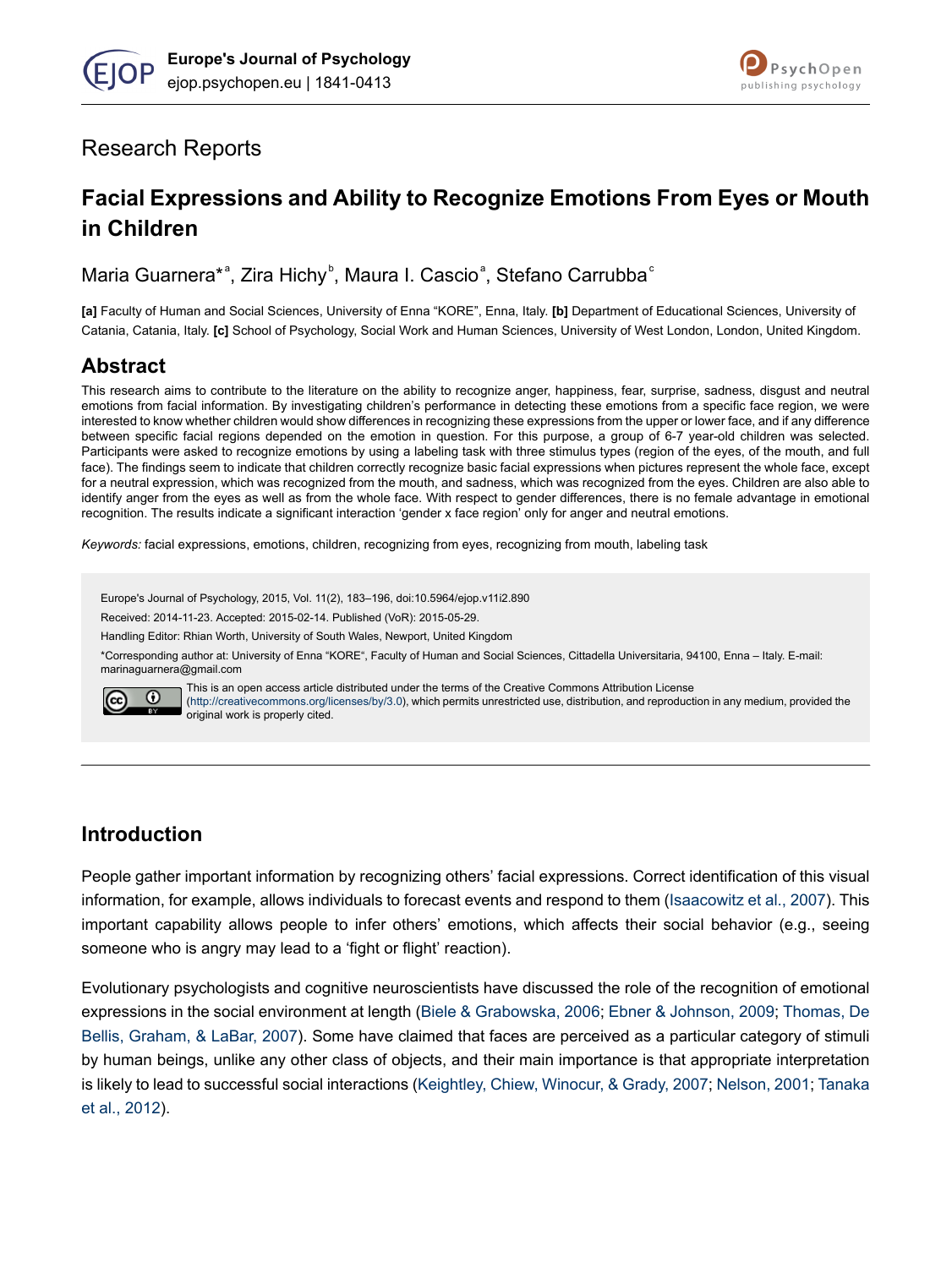From a Darwinian perspective, the ability to recognize emotional facial expressions is innate. Some studies have provided convincing evidence that facial expressions for the basic emotions are universal (Ekman & [Friesen,](#page-10-2) [1971](#page-10-2); [Ekman](#page-10-3) et al., 1987; Ekman, [Sorenson,](#page-10-4) & Friesen, 1969; [Elfenbein](#page-10-5) & Ambady, 2002; [Izard,](#page-11-2) 1971).

Reading emotions accurately on the faces of others is the result of complex processes. Important differences in the developmental pattern of the recognition of the different emotions between early childhood and the end of the pre-school period have been well documented. It has been found that facial expressions of happiness, anger, and sadness are generally recognized at an earlier age than those of fear, surprise and disgust (Gagnon, [Gosselin,](#page-11-3) & [Maassarani,](#page-11-3) 2014).

Whereas children are able to produce facial expressions very early in post-natal life (Caron, Caron, & [Meyers,](#page-10-6) [1982](#page-10-6); [Haviland](#page-11-4) & Lelwica, 1987; Oster & [Ekman,](#page-12-2) 1978), the ability to recognize emotions from facial expressions increases with age (Fox, [2001;](#page-11-5) [Gross](#page-11-6) & Ballif, 1991; Herba & [Phillips,](#page-11-7) 2004; Widen & [Russell,](#page-13-1) 2007). Moreover, it appears that children can identify positive facial emotions earlier and more accurately than negative ones [\(Boyatzis,](#page-10-7) Chazan, & Ting, 1993; [Camras](#page-10-8) & Allison, 1985; Widen & [Russell,](#page-13-2) 2003), and their accuracy increases between 3 and 7 years of age (Durand, Gallay, [Seigneuric,](#page-10-9) Robichon, & Baudouin, 2007; [Markham](#page-12-3) & Wang, [1996](#page-12-3); Vicari, Reilly, Pasqualetti, Vizzotto, & [Caltagirone,](#page-13-3) 2000). Other studies have reported that there are few interesting changes in facial emotion recognition occurring after the age of 7 (Kirouac, Doré, & [Gosselin,](#page-11-8) 1985) or 10 (Tremblay, Kirouac, & Doré, 1987). Others have found that recognition of facial emotions significantly improves between 6 and 15 years of age and adulthood (Herba, [Landau,](#page-11-9) Russell, Ecker, & Phillips, 2006; Herba & [Phillips,](#page-11-7) [2004](#page-11-7); [Montirosso,](#page-12-4) Peverelli, Frigerio, Crespi, & Borgatti, 2010; Vicari, Reilly, Pasqualetti, Vizzotto, & [Caltagirone,](#page-13-3) [2000](#page-13-3)).

Thus, while there is a great deal of research on facial expression recognition in infancy and early childhood, it is uncertain whether this ability continues to develop over this period. In two different research papers, respectively in [2009](#page-11-10) and [2010,](#page-11-11) Gao and Maurer provided more evidence that children show slow development of correct recognition of emotion, and this ability grows with age. The researchers used stimuli sets differentiated by intensity (20 levels for each emotion) and involved children of 5, 7 and 10 years old in the study. While 5-year old children were as capable as adults in recognizing happy emotional expressions, distinguishing between degrees of intensity in the expressions, they confuse anger, fear and sadness. This ability grows with age, and 10-year old children are as capable as adults in assessing these emotions.

This pattern has been partially confirmed by Mancini, Agnoli, Baldaro, Ricci Bitti, and [Surcinelli](#page-12-5) (2013): in their study, children ranging in age from 8 to 11 years old were asked to complete a facial expression recognition task and to rate their emotional reactions in terms of valence and arousal. To complete the emotion recognition task, participants had to select one of six emotion labels (anger, sadness, happiness, fear, disgust, or neutral) that best described the emotional expression they had just seen. In particular, the study demonstrated that happy and angry expressions were the most recognized emotions, followed by expressions of disgust and neutral expressions, while facial expressions of fear and sadness were significantly less recognized compared to all the other emotions [\(Mancini](#page-12-5) et al., 2013).

Other factors, such as gender, may affect accuracy in recognition. In particular, previous literature reviews of studies concerning the recognition of facial expressions in children indicated a slightly higher accuracy in females [\(Brody](#page-10-10) & Hall, 2010; [McClure,](#page-12-6) 2000; [Montirosso](#page-12-4) et al., 2010), yet this was not confirmed when gender differences were examined separately for each emotion [\(Gagnon](#page-11-3) et al., 2014; Rotter & [Rotter,](#page-12-7) 1988).

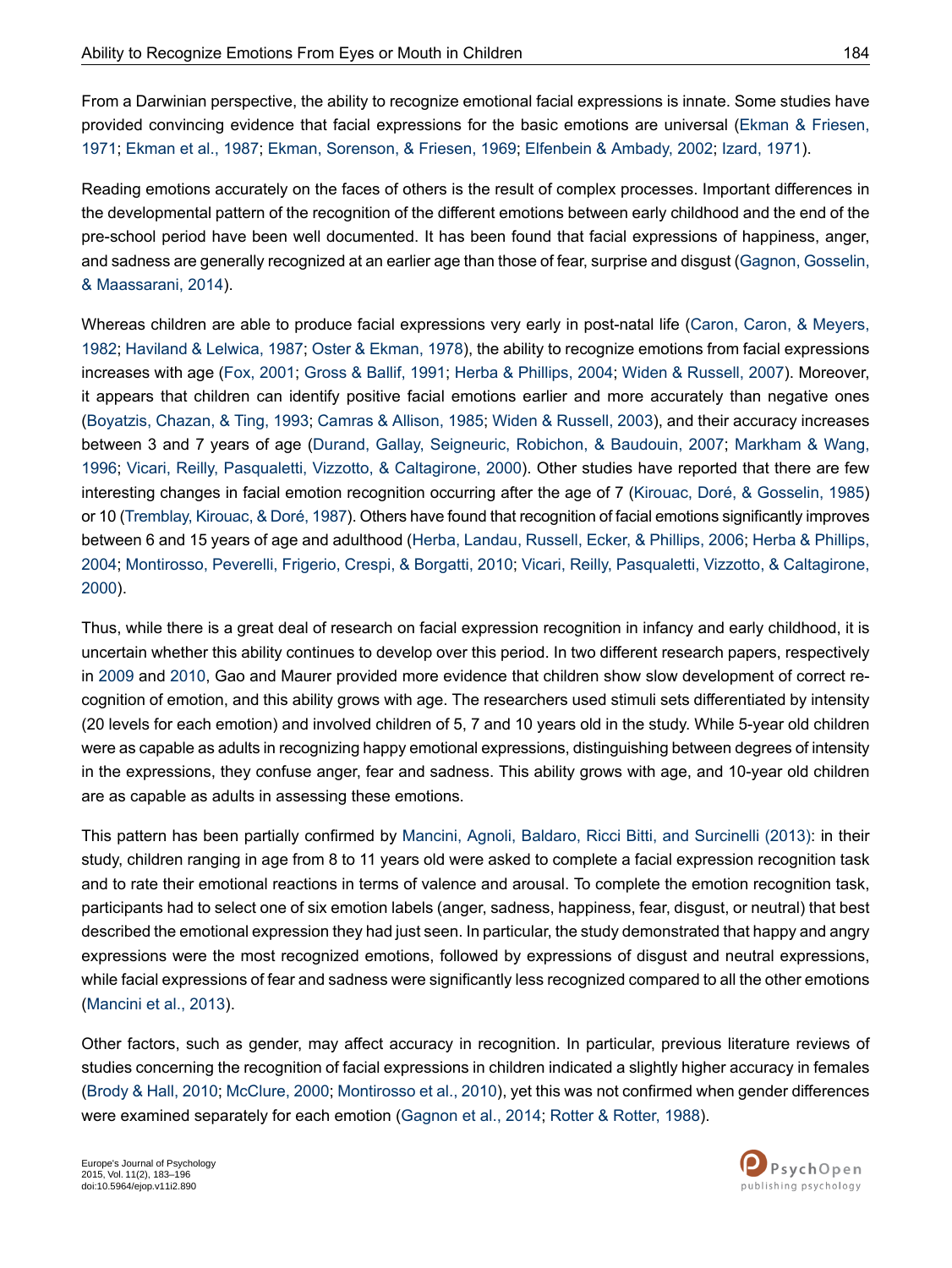Numerous studies, albeit with different methods such as discrimination paradigm, matching procedure and free labeling, have investigated the ability to recognize emotions through the stimulus of the whole face. By contrast, only few studies have tested whether recognition accuracy varies as a function of the area of the face shown to participants. These studies, conducted through different tasks, and involving both children with typical and atypical development, have not produced unequivocal results.

[Kestenbaum](#page-11-12) (1992) explored the use of analytic and holistic modes of processing in the recognition of emotional expressions through the five stimulus types as follows: eyes only, mouth only, combination of mouth and eyes, nose missing, full face. All participants (differentiated into three age groups: 5- and 7-year-olds children and adults) were better at recognizing fear, surprise and anger from the eye area than from the mouth area, whereas for happiness the mouth was better for recognizing the emotion.

In a recent study, Gagnon, Gosselin, [Hudon-ven](#page-11-13) der Buhs, Larocque, and Milliard (2010) found that children's accuracy in recognizing fear and disgust is affected by the array of expressions they are shown. The results suggested that the most common errors made by school-age children consisted in confusing the expressions of anger and disgust, and those for surprise and fear: the likelihood of these two types of error decreases between 5 and 10 years old.

In order to investigate the nature of the facial information allowing children to recognize facial expressions of anger, fear, disgust and surprise, [Gagnon](#page-11-3) et al. (2014) studied whether children correctly recognize the facial expressions of these emotions from action unit combinations (AUCs) located in the upper, middle, or lower face. More specifically, the researchers showed children partial or complete facial expressions and asked them to say whether they cor-responded to a given emotion such as anger, fear, surprise, or disgust. As predicted, in agreement with [Kestenbaum](#page-11-12) [\(1992\)](#page-11-12) they found that children were more accurate at recognizing fear from the AUC located in the upper face than from that located in the lower face and the pattern of results was similar for anger, but this was only the case among girls.

Regarding the differences between autistic and typically developing children in recognizing emotions, many studies showed that individuals with Autism Spectrum Disorder (ASD) performed as well as typically developing adults when they have to attribute mental states to photographs of the eyes (Back, Ropar, & [Mitchell,](#page-9-0) 2007; [Speer,](#page-12-8) Cook, [McMahon,](#page-12-8) & Clark, 2007; van der Geest, Kemner, [Camfferman,](#page-13-5) Verbaten, & van Engeland, 2002). On the contrary, a considerable amount of research suggests that individuals with ASD perform less well than those without ASD on such tasks, because, on the basis of what has been defined as the poor eye gaze hypothesis, they do not attend to a particular facial region such as the eyes. The poor eye gaze hypothesis in ASD has been confirmed by research using different tasks such as the Discrimination Task ([Langdell,](#page-12-9) 1978), the Eyes Task [\(Baron-Cohen,](#page-9-1) Jolliffe, Mortimore, & Robertson, 1997; [Baron-Cohen,](#page-10-11) Wheelwright, Hill, Raste, & Plumb, 2001; [Baron-Cohen,](#page-10-12) Wheelwright, & Jolliffe, 1997) and Eyetracking Task (Bal et al., [2010](#page-9-2); [Norbury](#page-12-10) et al., 2009). However, the above studies used traditional facial recognition paradigms.

More recently, Song, [Kawabe,](#page-12-11) Hakoda, and Du (2012) found that ASD children extract salient cues from peoples' eyes when asked to identify both a person and a happy facial expression in an image, and are as accurate as typically developing children. This ability is evaluated by Bubbles, a probing technique which discloses the source of visual information in the observed object (e.g., eyes or mouth), allowing the researcher to explore the strategies used by an individual exposed to a certain stimulus (e.g., an image of a facial expression). By contrast, [Tanaka](#page-12-1) et al. [\(2012\)](#page-12-1) used Parts-Wholes Expression that evaluates children's performances by showing a specific facial

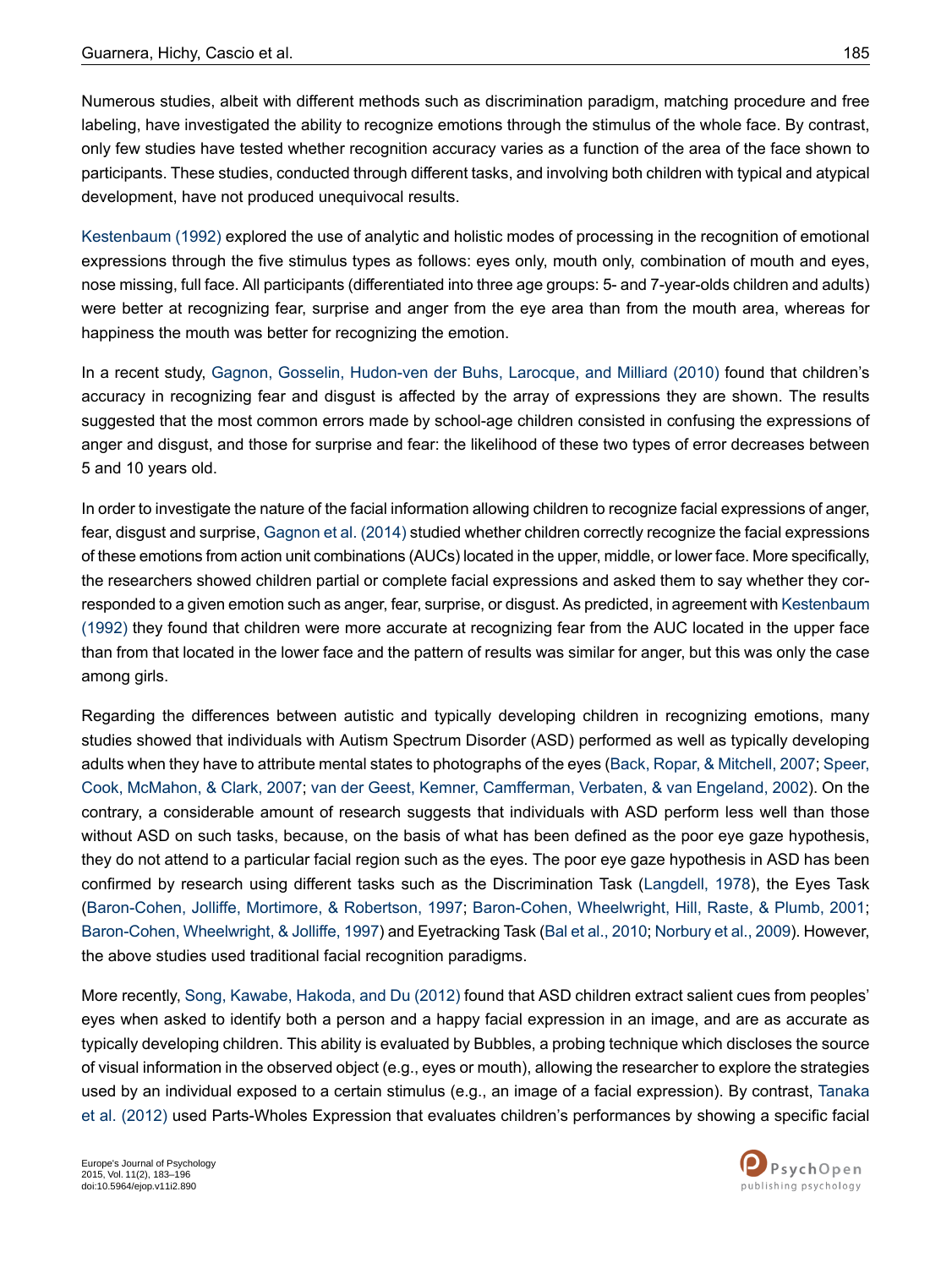region (i.e., the eyes or mouth). They found that children with ASD tend to focus more on the mouth and less on the eyes than typically developing children in recognizing the tested expressions of happiness and anger [\(Tanaka](#page-12-1) et al., [2012](#page-12-1)).

The studies outlined above concerned only some of the six basic emotions. Furthermore, it is important to note that children's performance in recognizing facial expressions varies according to the different methods used, such as discrimination paradigm, matching and labelling procedures. When children interact with other people, they see their faces and have to retrieve the appropriate emotional concept from their long-term memory. The processing of information involved in a labelling task represents a type of processing similar to the process that takes place in everyday life ([Russell,](#page-12-12) 1994).

This research aims to contribute to the relatively scarce literature on the topic by investigating the nature of the facial information that allows children to recognize expressions of anger, happiness, fear, surprise, sadness, disgust and neutral emotion by using the labeling task. Specifically, it explores, for each emotion which facial region (full face, eyes area, mouth area) makes accurate recognition easier. The human face plays a critical role as a perceptual category (Biele & [Grabowska,](#page-10-0) 2006; Ebner & [Johnson,](#page-10-1) 2009; [Thomas](#page-13-0) et al., 2007), and the infant is already capable of distinguishing the drawing of a face with the details of eyes, nose and mouth properly placed from one with various elements placed asymmetrically [\(Fantz,](#page-11-14) 1963). It is, therefore, easy to expect that recognition of any emotion should be simpler if one can see the whole face rather than a specific region (eyes or mouth) only. That said, we were primarily interested to know whether children show differences in ability to recognize facial expression of these emotions from a specific region of the face located in the top or bottom face, and if any difference between specific regions of the face (eyes and mouth) depended on the emotion in question.

For this purpose, a group of 6-7 year-old children, an age in which basic emotional recognition has been acquired if not yet stabilized, was selected. Participants were required to recognize emotions (fear, sorrow, anger, surprise, happiness, disgust and a neutral expression) in a labeling task with three stimulus types as follows: region of the eyes, of the mouth, and full face.

## **Methods**

#### **Participants**

The participants included 50 children (50 percent boys and 50 percent girls) ranging in age from 6 to 7 years old. They were recruited from a Primary School in Sicily (Italy). Children were in their normal school year and had no history of pervasive developmental disorder or other evidence of developmental disability. The examiner worked together with three teachers from the Primary School, and we obtained the parents' and the headmaster's approval to administer the instruments. The experimental procedure was explained to the children, and they were free to participate in this research.

#### **Stimuli**

In order to evaluate the children's performances, children were asked to identify the emotion conveyed in each of the 42 photographs of actors (7 emotions x 3 stimulus types x 2 genders) representing facial expressions. Each image showed one of the six basic emotions (i.e., happiness, sadness, anger, disgust, surprise, fear) or a neutral expression from the *NimStim Face Stimulus Set* developed and validated by [Tottenham](#page-13-6) et al. (2009) and morphed by Gao and [Maurer](#page-11-10) (2009, [2010](#page-11-11)) to obtain different intensity photographs of facial expressions. The

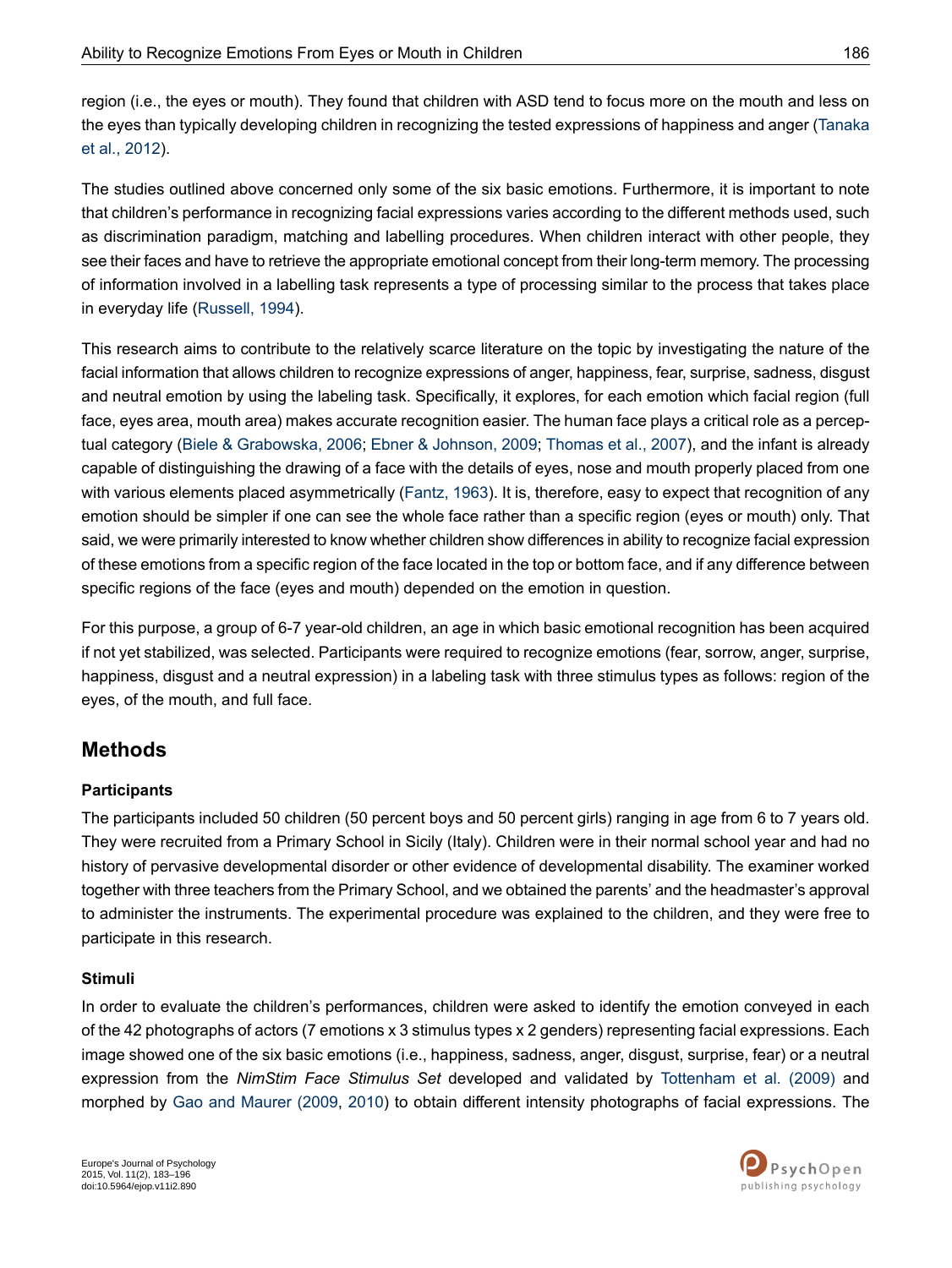photographs were coloured, with a 560 x 650 pixels resolution. The actors were trained to display specific facial emotions rather than illustrating particular muscle movements, as prescribed in the F.A.C.S. (Ekman & [Friesen,](#page-10-13) [1978](#page-10-13)). We selected 42 55%-intensity stimuli from the set provided by Gao and [Maurer](#page-11-10) (2009, [2010](#page-11-11)), and also manipulated 28 pictures so as to directly isolate only those areas considered informative by the literature (i.e., the regions of mouth and eyes). 2-D windows similar to [Gosselin](#page-11-15) and Schyns' (2001) Bubbles were produced, but with a wider radius according to the photograph. The intention was not to hide the nostrils, which are considered informative (Blais, Roy, Fiset, Arguin, & [Gosselin,](#page-10-14) 2012). The photographs were proportionally divided according to the type of emotion depicted, the actor's gender, and the facial area isolated, so that whole-face pictures showed a different subject compared to isolated ones. This division allowed the examiner to administer only new stimuli to the same subject, thereby preventing invalidating learning effects.

#### **Procedure**

Participants were tested individually, in a quiet room, arranged for the experimental procedure. The children sat opposite the examiner, in an adequately lighted room. Furthermore, participants were shown one of 42 photographs at a time, and were asked to indicate the right emotion label from a list of drawings showing verbal labels with their respective representations of 2-D emoticons. The researcher noted the subjects' answers on a sheet. The photographs appeared in random order. The experimenter explained the tasks as follows: "You will gradually see 42 photographs, showing four actors enacting the facial expressions. You will see either the actors' full faces, just their eyes or their mouth. You should name the correct emotion".

### **Results**

For each participant the sum of correct answers, for each emotion and for each three stimulus types (eyes region, mouth region, full face), was calculated (the scores range from 0 to 2). In order to investigate, for each face region, which emotion is more easily recognized, a repeated ANOVA measure with seven levels (the seven emotions) was carried out for each face region. Concerning whole face, the results showed that there are differences in the recognition of emotions [ $F(6, 294)$  = 13.06,  $p < .001$ ,  $\eta^2$  = .21]. Post hoc analysis indicated that the emotions better recognized from the whole face were happiness, anger, and disgust (among which there are no significant differences), followed by fear (which is not different from disgust); while surprise, neutral emotion, and sadness (among which there are no significant differences) are more difficult to recognize (*ps* < .05). Regarding the eyes region, results also showed that, in this case, there are differences in the recognition of emotions [*F*(6, 294) = 24.96, *p* < .001, η<sup>2</sup> = .34]. Post hoc analysis showed that the emotions better recognized from the eyes region were anger, followed by sadness (which is not different from neutral emotion); the following emotions were the neutral one, happiness and fear (among which was no significant difference), surprise (not different from fear), and finally disgust (*ps* < .05). Finally, also in the case of the mouth region, results showed that there are differences in the recognition of emotions [F(6, 294) = 32.51,  $p < .001$ ,  $\eta^2$  = .40]. Post hoc analysis showed that the emotions better recognized from the mouth region were the neutral one, followed by anger, disgust, and happiness (among which is no significant difference); the emotions worse recognized from the mouth region were fear, sadness, and surprise (among which was no significant difference, (*ps* < .05).

In order to investigate the children's performances in detecting emotions from a specific face region, for each emotion a repeated ANOVA measure, with three levels (whole face, eyes region, and mouth region), was carried out. Results showed that the recognition of each emotion was affected by the face region shown [*Fs*(2, 98) > 6.76,

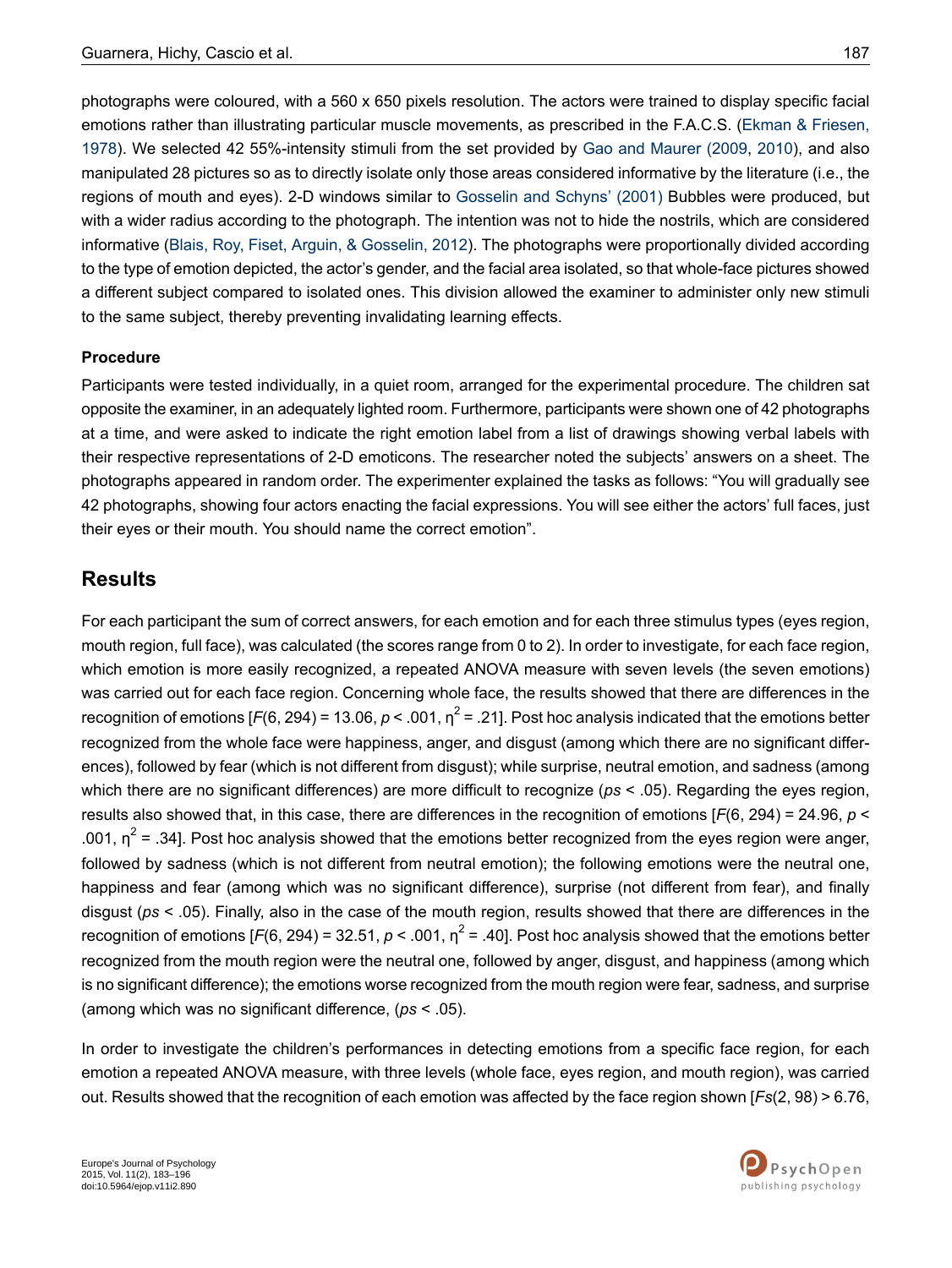ps < .01, n<sup>2</sup>s > .12]. With regard to each emotion, post hoc analysis showed that: anger was better recognized when the whole face or eyes area were presented than when the mouth area was presented. Disgust was better recognized when the whole face was presented than when the mouth area was presented, while it appeared more difficult to recognize disgust presenting the eyes region. Fear, happiness, and surprise were better recognized when the whole face was presented compared to the eyes or mouth regions. Sadness was better recognized when the eyes region was presented, followed by presentation of the whole face, while the recognition of sadness appeared more difficult when the mouth area was presented. Finally, neutral emotion was better recognized when the mouth area was presented, compared to the whole face or eyes area ([Table](#page-5-0) 1).

#### <span id="page-5-0"></span>Table 1

| <b>Emotion</b> | <b>Whole face</b> |      | Eyes area         |           | <b>Mouth area</b> |      |
|----------------|-------------------|------|-------------------|-----------|-------------------|------|
|                | M                 | SD   | M                 | <b>SD</b> | M                 | SD   |
| Anger          | $1.60_a$          | 0.61 | $1.60_a$          | 0.61      | 1.20 <sub>h</sub> | 0.64 |
| Disgust        | $1.52_a$          | 0.58 | 0.24 <sub>h</sub> | 0.48      | 1.18 <sub>c</sub> | 0.48 |
| Fear           | $1.34_a$          | 0.69 | 0.80 <sub>h</sub> | 0.67      | 0.70 <sub>h</sub> | 0.74 |
| Happiness      | $1.62_a$          | 0.57 | 0.90 <sub>h</sub> | 0.58      | 1.04 <sub>h</sub> | 0.53 |
| Sadness        | $0.90_a$          | 0.58 | 1.12 <sub>h</sub> | 0.63      | $0.50_c$          | 0.54 |
| Surprise       | $1.04_a$          | 0.75 | 0.60 <sub>h</sub> | 0.76      | 0.44 <sub>h</sub> | 0.61 |
| Neutral        | $0.92_a$          | 0.75 | $0.92_a$          | 0.80      | 1.74 <sub>b</sub> | 0.49 |

*Children's Performances in Detecting Emotions From a Specific Face Region.*

*Note*. For each row, means with differing subscripts are significantly different, *p* < .05.

In order to test the combined effect of gender and face region, a  $2 \times 3$  ANOVA, with gender as between-subjects factors, and face region as a within-subjects factor, was carried out. Results indicated a significant interaction "gender x face region" only for anger [F(2, 96) = 4.65,  $p < .02$ ,  $\eta^2$  = .08] and neutral emotion [F(2, 96) = 4.28,  $p <$ .02,  $\eta^2$  = .08]. With regard to anger, post hoc analysis showed that male participants recognized angry from the eyes area and the mouth area (eyes:  $M = 1.80$ ,  $SD = 0.41$ ; mouth:  $M = 1.40$ ,  $SD = 0.58$ ) better than female participants (eyes: *M* = 1.40, *SD* = 0.71; mouth: *M* = 1.00, *SD* = 0.64; *ps* < .05). Regarding neutral emotion, results of post hoc analysis showed that male participants recognized this emotion from the whole face (*M* = 1.28, *SD* = 0.79) better than female participants (*M* = 0.56, *SD* = 0.51, *p* < .001). Moreover, male participants recognise anger better when the eyes area, rather than the face or mouth area is presented, while females recognise this emotion better from the mouth region than from the whole face (*ps* < .05). In the case of neutral emotion, both genders recognise it better from the mouth area than from the whole face or eyes area (*ps* < .05).

## **Discussion and Conclusions**

The aim of this survey is to investigate the nature of the facial information which allows 6-7 year-old children to recognize expressions of anger, happiness, fear, surprise, sadness, disgust and neutral emotion by using a labelling task. Photographs representing these emotions through three stimulus types, the whole face, the eyes only area or the mouth only area were presented.

A preliminary analysis was addressed to investigate the differences between the emotions for each stimulus type (whole face, eyes region, mouth region).

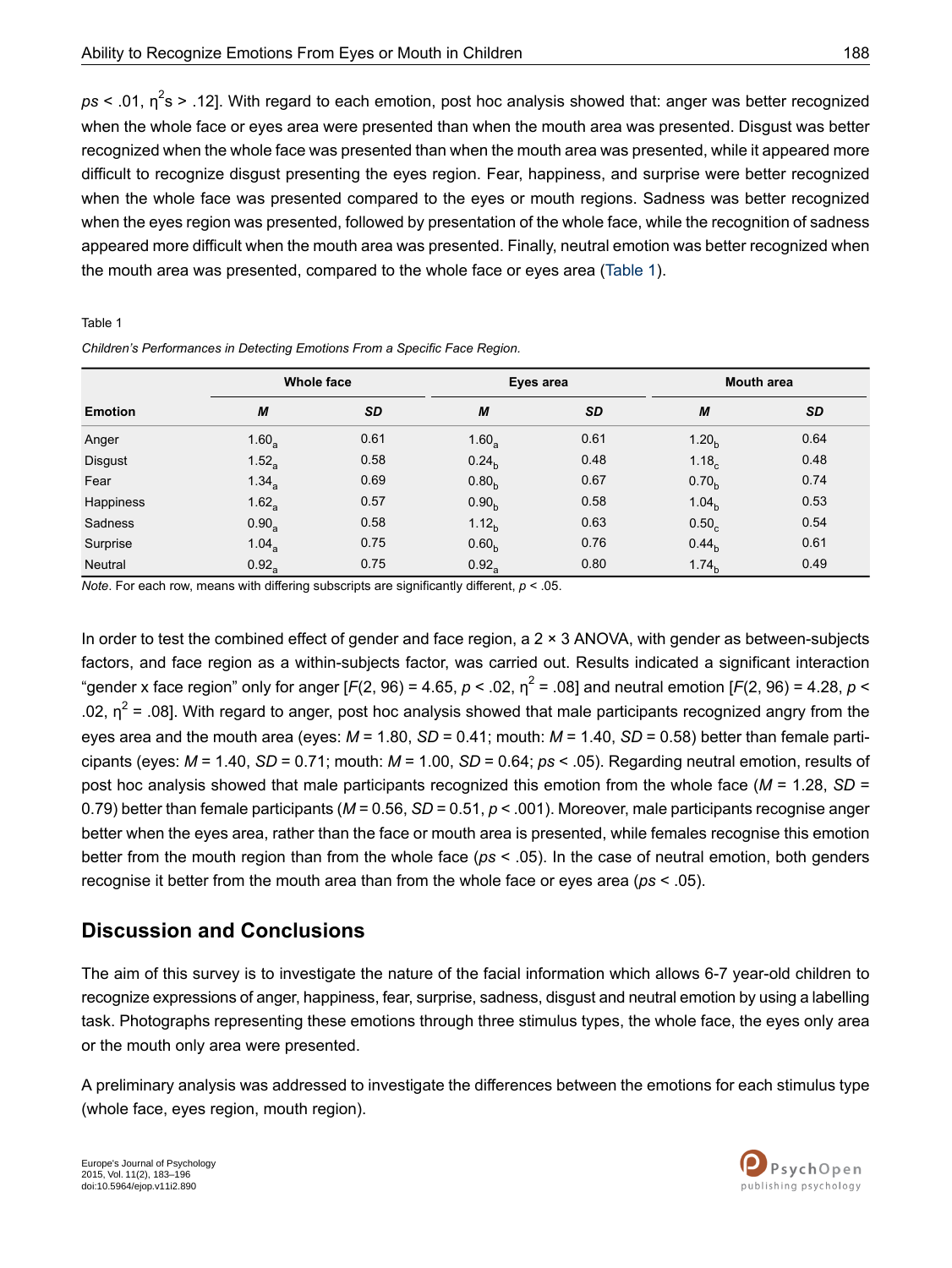The emotions better recognized from the whole face were happiness, anger, and disgust, followed by fear; while surprise, neutral emotion, and sadness were more difficult to recognize. Gao and [Maurer](#page-11-10) (2009, [2010](#page-11-11)) and [Mancini](#page-12-5) et al. [\(2013\)](#page-12-5) demonstrated that children are capable of recognizing emotional expressions, but they confuse fear and sadness. This ability increases with age, so it is expected that this group of 6-7 year olds will become more expert with age. These results can be linked to evolutionary significance: decoding is especially important in children as they need safety and protection, so they easily detect emotions indispensable in terms of survival (such as happiness, anger, disgust, and fear) while they find more difficult to recognize surprise. This result can be linked to cognitive development too: facial emotion recognition gradually improves throughout normal development, so a poor accuracy in recognizing facial expressions such as surprise, sadness, and neutral could be related to the age of the group. In this context, [Mancini](#page-12-5) et al. (2013) demonstrated that the recognition of neutral expressions, defined as 'emotionally ambiguous expressions', is characterized by an evident increase in accuracy from 8 to 11 years of age.

It is interesting to note that there are differences between the emotions with respect both to the region of the eyes and that of the mouth.

According to our results, it seems that, for both regions of the face, anger is one of the easiest emotions to identify, while surprise is among the most difficult to recognize. Evolutionally speaking, anger may be defined as the most crucial emotion when it comes to recognize others' intentions, in order to avoid threats, and this circumstance could account for its being the easiest to detect than any other.

Alternatively, as far as surprise is concerned, as Maassarani, Gosselin, Montembeault, and Gagnon (2014) suggest, the difficulty of its recognition could depend on the fact that some emotions may follow one another in a short period. Many situations that bring happiness may result from an unexpected source, and so happiness may be experienced immediately after a surprise. The same applies to the relation between fear and surprise. The temporal proximity between surprise and these two emotions, therefore, could make recognition of surprise harder for children.

Overall, these differences between the emotions on the one hand support Ekman's idea that each emotion is configured for a specific muscle pattern, and on the other suggest that both the eyes and the mouth are relevant in facial emotions, each in a different way. Moreover, the fact that the role of a specific region is different depending on the emotions is in line with a study by Song et al. [\(2012\),](#page-12-11) in which he argues that it is easier for children with ASD to gaze at another's eyes when processing positive emotions than in the case when the emotions are negative.

Subsequent analysis has allowed us to compare differences between the different stimuli (full face, eyes region, mouth region) for each emotion.

First of all, considering the critical role that the human face assumes as a perceptual category (Biele & [Grabowska,](#page-10-0) [2006](#page-10-0); Ebner & [Johnson,](#page-10-1) 2009; [Thomas](#page-13-0) et al., 2007), it was fairly predictable that children's ability to recognize emotions should be better when they see the whole face rather than a specific region (eyes or mouth). However, our concern was to investigate whether for the children there would be differences in recognizing the emotions from a specific facial region located in the upper or lower face, and if any difference between specific facial regions (eyes or mouth) may depend on the emotion in question.

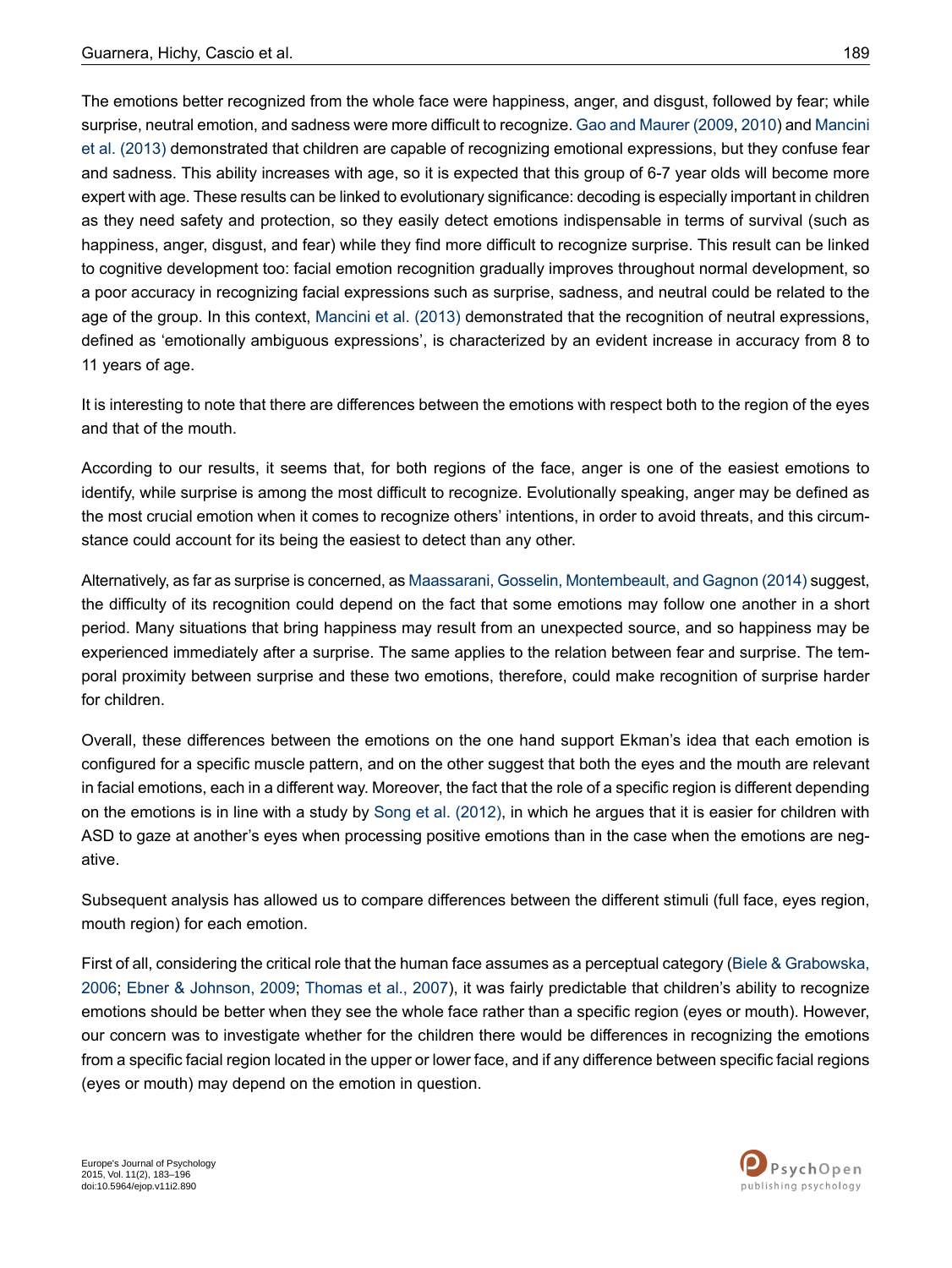The findings of this survey seem to indicate that children generally recognize the basic facial expressions better when pictures represent the whole face, except for a neutral expression, which is recognized from the mouth, and sadness from the eyes. Moreover, children are able to identify anger from the eyes as well as from the whole face. It is quite counter-intuitive that the whole face was not always best for children in identifying emotions, as one might think that 'the more information the better' would apply regardless of emotion. This would suggest that directing the focus to such isolated cues may have facilitated detection due to the absence of potentially confounding cues.

Our results, in agreement with those reported by [Gagnon](#page-11-3) et al. (2014) indicate that children appreciate emotions through a specific facial area and, more specifically, from the upper face.

With respect to the areas of the face (upper or lower) that best convey the basic emotions, this study indicates that 6-7 year-old children's performances change depending on the emotion. In agreement with the results reported by [Kestenbaum](#page-11-12) (1992) and [Gagnon](#page-11-3) et al. (2014), but in contrast with those of [Boucher](#page-10-15) and Ekman (1975) related to college students, which showed no differences, these results seem to indicate that children are more accurate at recognizing anger from the regions located in the upper face than from the lower face. According to [Boucher](#page-10-15) and [Ekman](#page-10-15) (1975), sadness and disgust are better recognized, respectively, from the upper area than from the lower and from the lower area than from the upper. In three instances, happiness, surprise and fear, recognition from the upper face was as good as recognition from the lower. As for happiness, this result is in agreement with [Boucher](#page-10-15) and Ekman (1975) and with Song et al. [\(2012\).](#page-12-11) As for surprise, similar results were shown by [Boucher](#page-10-15) and [Ekman](#page-10-15) (1975) and partly also by [Kestenbaum](#page-11-12) (1992) with regard to children of 5 years old. They are, however, in contrast with the results reported by [Gagnon](#page-11-3) et al. (2014) and with those of [Kestenbaum](#page-11-12) (1992) with regard to older children, which showed better performances in recognizing from the eyes area than from that of the mouth. As for fear, [Gagnon](#page-11-3) et al. (2014) found similar results in children of 5 years old. [Boucher](#page-10-15) and Ekman (1975), [Kestenbaum](#page-11-12) (1992), [Gagnon](#page-11-3) et al. (2014), meanwhile, with regard to older children, found better performances in recognizing it from the area of the eyes than the mouth.

Apart from comparison with other studies, which could be affected by methodological differences, the results indicate some differences between the regions of the eyes and mouth in facilitating the recognition of emotions. It could be that the facial regions have different roles according to the sensory-motor correlates (voluntary and involuntary) that characterize the various emotions. For example, the region of the eyes is more relevant in the case of anger because it is associated with movements related to frowning, with arching the eyebrows, or visual sensations like 'bloodshot eyes', 'a red mist descends', or 'to be blinded by rage'. It is worth noting, in any case that, compared to the other emotions, anger is among the easiest to recognize from the mouth. Anger, in fact, is also associated with mouth movements such as tooth grinding, pouting, tightening the jaws or opening the mouth to bite or scream.

The eyes region is very relevant in the case of sadness because this emotion is often associated with the tactile sensation of tears and the ocular reflexes that produce them. By contrast, the region of the mouth is central in the case of disgust because it is associated with the sensation of taste in the mouth and the movements, which can be unintentional, performed to eliminate unpalatable food.

Interestingly, except for happiness, children recognize emotions for which no differences appear between the areas of the eyes and that of the mouth (surprise and fear), at a later developmental stage [\(Gagnon](#page-11-3) et al., 2014).

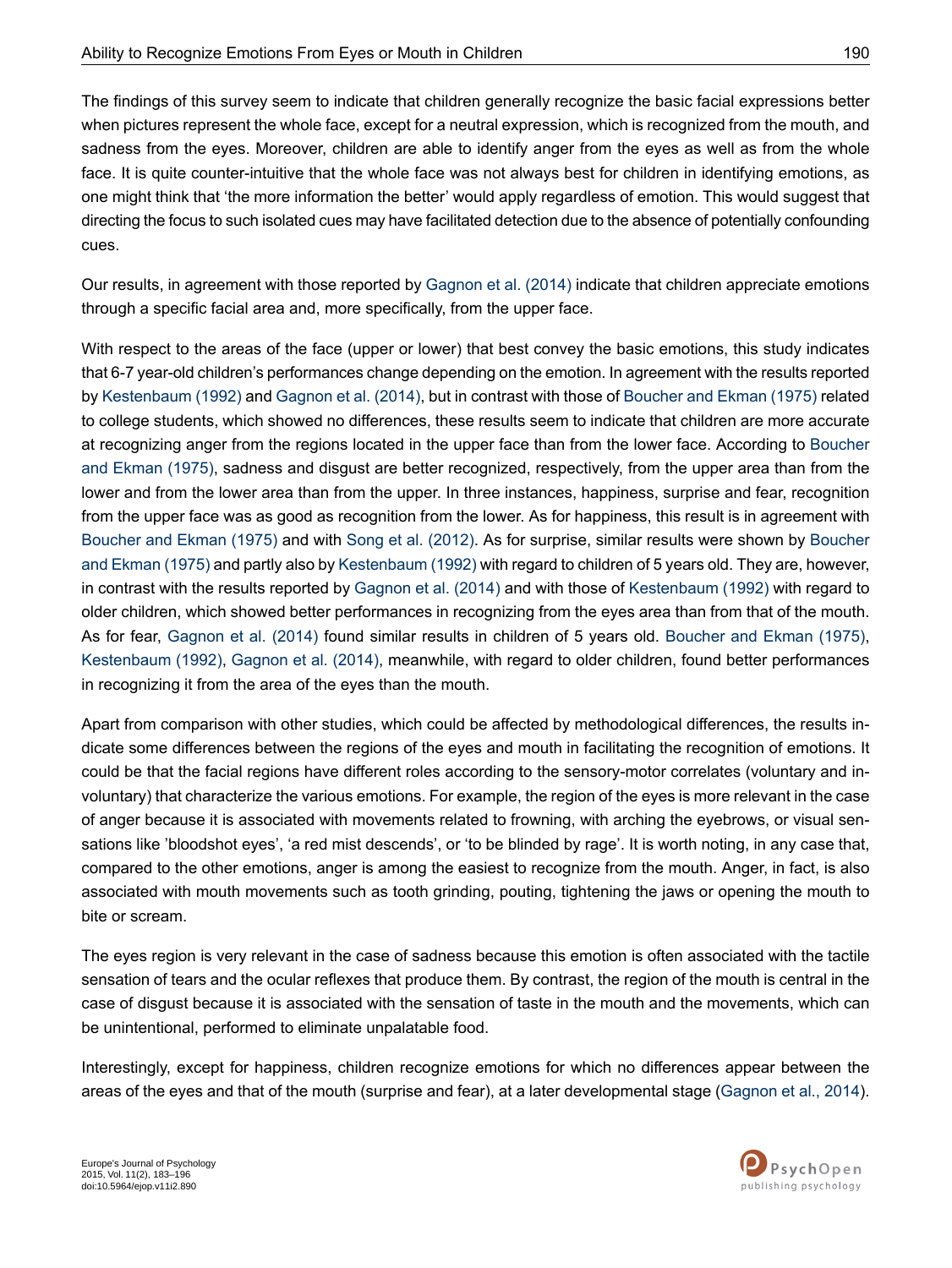It would be interesting to verify, using the same method, if adults too show the same pattern or if a region becomes more important than another.

Finally, children show better performance in recognizing a neutral expression from the mouth area than from that of the eyes (and full face). This last finding cannot be compared with previous results, because the researchers did not investigate children's ability to recognize neutral emotions. Further investigation could clarify the overall results of our study with regard to recognition of this facial expression. On the one hand, in fact, as affirmed above, this is among the most difficult to recognize of the entire face. In this regard, other studies have described neutral faces as emotionally ambiguous expressions and children aged 4-8 have been defined as characterized by a low accuracy of recognition for this expression (Waters, [Neumann,](#page-13-7) Henry, Craske, & Ornitz, 2008). [Mancini](#page-12-5) et al. [\(2013\)](#page-12-5) argued that the recognition of neutral expressions is characterized by an evident increase in accuracy from 8 to 11 years of age. On the other hand, neutral expression is one of the most easily recognized from the region of the eyes, and the easiest of all emotions to be recognized from the mouth. Subsequent analysis, based on the quality of the wrong answers, would allow us to test the hypothesis that, while when the children see the whole face, they find indicators of some emotion in the complex of information; when they see only a part of the face this typically being the most difficult task - they more often tend to say neutral. If this is the case, it would mean that the correct answer does not correspond to real recognition of the neutral expression, but to the major frequency of a neutral answer in the case of partial stimuli.

With respect to gender differences, according to [Mancini](#page-12-5) et al. (2013) and [Gagnon](#page-11-3) et al. (2014), there is no female advantage in emotional recognition: this survey's results indicate a significant interaction 'gender x face region' (full face, eyes only, mouth only) only for anger and neutral emotion. More specifically, male participants recognize anger from the eyes better than females, who recognize this emotion from the mouth. In addition, both genders recognise a neutral emotion better from the mouth than from the whole face or eyes. Further research could try to replicate such results in order to interpret potential differences of gender like those highlighted by us. For instance, taking into account the actual emotions attributed by these participants during the test could help in interpreting such findings in terms of gender differences.

On the basis of the outcome of our study and those of previous research, some considerations can be advanced.

Differences emerged between the emotions relating to each stimulus, on the one hand support the idea of Ekman that each emotion is configured for a specific muscle pattern, and on the other suggest that both the eyes and the mouth areas are relevant in a different manner for each emotion.

It is important to underline that we compared six emotions and a neutral expression with the aim of investigating if children show differences in recognizing emotions from a specific area of the face (eyes and mouth).

Overall, all studies, including this one, demonstrate the ability of children to recognize emotions from partial regions of the face, particularly from that of the eyes. However, among the different studies, for each emotion, the results are not always consistent with reference to the relevance of one region compared to another (for example, regarding surprise, some studies indicate the prevalence of the mouth area, others of the eyes, or even no difference).

However, despite of results partially different, perhaps attributable to the different research methods used, the capacity displayed by the children to recognize emotions even from partial areas of the face and, consequently, the importance of the specific regions in conveying information for the recognition of emotions give rise to the

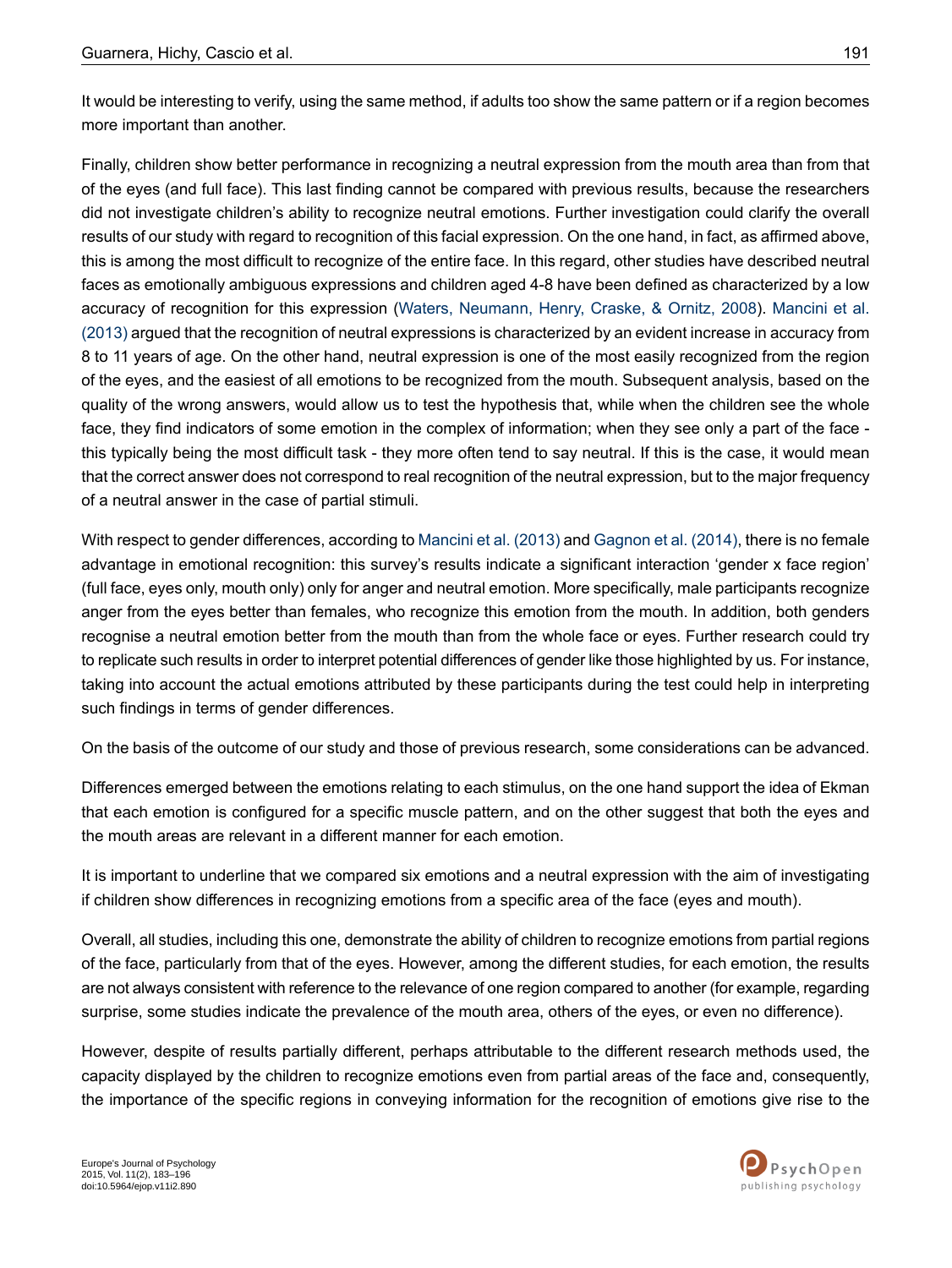question about the underlying processes. As suggested by [Gagnon](#page-11-3) et al. (2014), the partial regions of the face may only be signals, in themselves meaningless, useful for the recovery from long-term memory of the entire face; or, according to the componential model proposed by [Scherer](#page-12-14) (2001), have their own meaning, useful in the appraisal process involved in recognizing emotion. In this case the different results of the studies may reflect real individual differences based on different experiences linked to the formation of the concept of each emotion. According to Widen and [Russell](#page-13-8) (2013), the concept of an emotion corresponds to the relation between several components such as children's knowledge of the causes, of its behavioral consequences, of its facial, vocal, and behavioral correlates, of its bodily changes, and of the words used to name it. It could therefore be argued that, according to the different experiences, it is possible to add different facial correlates to the concept of a single emotion. For instance, as far as surprise is concerned, both the raising of the upper eyelids and the opening of the mouth are motor components associated with appraisals of novelty. Which of these components is associated with the concept of surprise is thought to depend upon the regularity with which they occur to the children during the process of concept formation. Further studies aimed at resolving these issues would be interesting.

Moreover, subsequent studies characterized by comparison between adults and children in the area of the decoding of the emotional expressions of faces from partial information (eyes and mouth) could verify if the pattern in the difference between the specific regions remains unchanged in adults too.

In addition, future studies, using the same method, with autistic or alexithymic subjects, could also be useful in the clinical setting, since the results could be used to prepare individualized training for the recognition of emotions.

#### **Funding**

The authors have no funding to report.

#### **Competing Interests**

The authors have declared that no competing interests exist.

#### **Acknowledgments**

<span id="page-9-0"></span>The authors have no support to report.

### <span id="page-9-2"></span>**References**

- Back, E., Ropar, D., & Mitchell, P. (2007). Do the eyes have it? Inferring mental states from animated faces in autism. *Child Development, 78*(2), 397-411. doi[:10.1111/j.1467-8624.2007.01005.x](http://dx.doi.org/10.1111/j.1467-8624.2007.01005.x)
- <span id="page-9-1"></span>Bal, E., Harden, E., Lamb, D., Van Hecke, A. V., Denver, J. W., & Porges, S. W. (2010). Emotion recognition in children with autism spectrum disorders: Relations to eye gaze and autonomic state. *Journal of Autism and Developmental Disorders, 40*(3), 358-370. doi:[10.1007/s10803-009-0884-3](http://dx.doi.org/10.1007/s10803-009-0884-3)
- Baron-Cohen, S., Jolliffe, T., Mortimore, C., & Robertson, M. (1997). Another advanced test of theory of mind: Evidence from very high functioning adults with autism or Asperger syndrome. *Journal of Child Psychology and Psychiatry, 38*(7), 813-822. doi:[10.1111/j.1469-7610.1997.tb01599.x](http://dx.doi.org/10.1111/j.1469-7610.1997.tb01599.x)

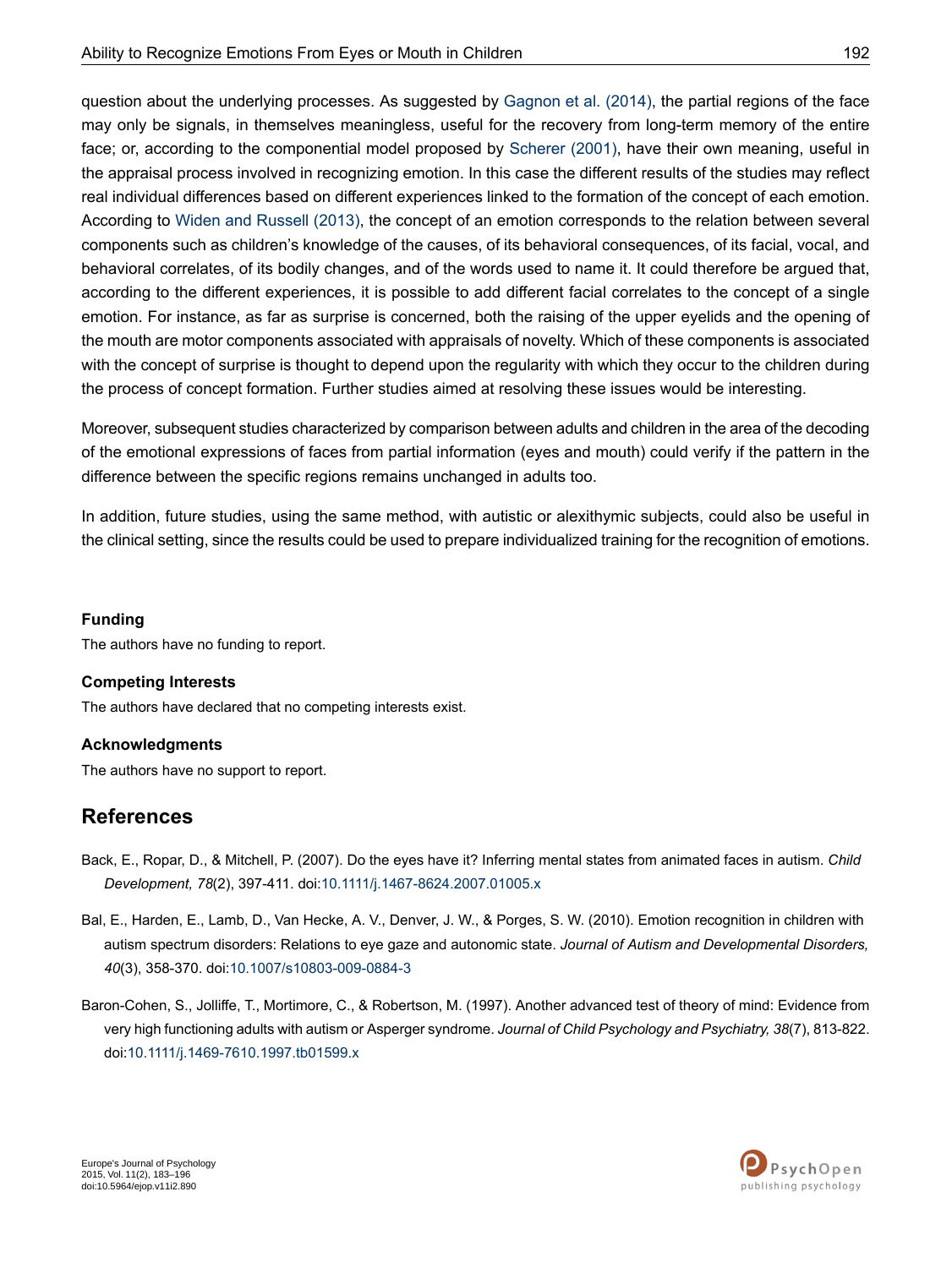- <span id="page-10-11"></span>Baron-Cohen, S., Wheelwright, S., Hill, J., Raste, Y., & Plumb, I. (2001). The "Reading the Mind in the Eyes" Test revised version: A study with normal adults, and adults with Asperger syndrome or high-functioning autism. *Journal of Child Psychology and Psychiatry, 42*(2), 241-251. doi:[10.1111/1469-7610.00715](http://dx.doi.org/10.1111/1469-7610.00715)
- <span id="page-10-12"></span>Baron-Cohen, S., Wheelwright, S., & Jolliffe, T. (1997). Is there a "language of the eyes"? Evidence from normal adults, and adults with autism or Asperger syndrome. *Visual Cognition, 4*(3), 311-331. doi:[10.1080/713756761](http://dx.doi.org/10.1080/713756761)
- <span id="page-10-14"></span><span id="page-10-0"></span>Biele, C., & Grabowska, A. (2006). Sex differences in perception of emotion intensity in dynamic and static facial expressions. *Experimental Brain Research, 171*(1), 1-6. doi:[10.1007/s00221-005-0254-0](http://dx.doi.org/10.1007/s00221-005-0254-0)
- <span id="page-10-15"></span>Blais, C., Roy, C., Fiset, D., Arguin, M., & Gosselin, F. (2012). The eyes are not the window to basic emotions. *Neuropsychologia, 50*(12), 2830-2838. doi:[10.1016/j.neuropsychologia.2012.08.010](http://dx.doi.org/10.1016/j.neuropsychologia.2012.08.010)
- <span id="page-10-7"></span>Boucher, J. D., & Ekman, P. (1975). Facial areas and emotional information. *Journal of Communication, 25*(2), 21-29. doi:[10.1111/j.1460-2466.1975.tb00577.x](http://dx.doi.org/10.1111/j.1460-2466.1975.tb00577.x)
- <span id="page-10-10"></span>Boyatzis, C. J., Chazan, E., & Ting, C. Z. (1993). Preschool children's decoding of facial emotions. *The Journal of Genetic Psychology, 154*(3), 375-382. doi[:10.1080/00221325.1993.10532190](http://dx.doi.org/10.1080/00221325.1993.10532190)
- <span id="page-10-8"></span>Brody, L. R., & Hall, J. A. (2010). Gender and emotion in context. In M. Lewis, J. M. Haviland-Jones, & L. Feldman Barrett (Eds.), *Handbook of emotions* (3rd ed., pp. 395-408). New York, NY: The Guilford Press.
- <span id="page-10-6"></span>Camras, L. A., & Allison, K. (1985). Children's understanding of emotional facial expressions and verbal labels. *Journal of Nonverbal Behavior, 9*(2), 84-94. doi[:10.1007/BF00987140](http://dx.doi.org/10.1007/BF00987140)
- <span id="page-10-9"></span>Caron, R. F., Caron, A. J., & Meyers, R. S. (1982). Abstraction of invariant face expressions in infancy. *Child Development, 53*, 1008-1015. doi:[10.2307/1129141](http://dx.doi.org/10.2307/1129141)
- <span id="page-10-1"></span>Durand, K., Gallay, M., Seigneuric, A., Robichon, F., & Baudouin, J.-Y. (2007). The development of facial emotion recognition: The role of configural information. *Journal of Experimental Child Psychology, 97*(1), 14-27. doi:[10.1016/j.jecp.2006.12.001](http://dx.doi.org/10.1016/j.jecp.2006.12.001)
- <span id="page-10-2"></span>Ebner, N. C., & Johnson, M. K. (2009). Young and older emotional faces: Are there age group differences in expression identification and memory? *Emotion, 9*(3), 329-339. doi:[10.1037/a0015179](http://dx.doi.org/10.1037/a0015179)
- <span id="page-10-13"></span><span id="page-10-3"></span>Ekman, P., & Friesen, W. V. (1971). Constants across cultures in the face and emotion. *Journal of Personality and Social Psychology, 17*(2), 124-129. doi[:10.1037/h0030377](http://dx.doi.org/10.1037/h0030377)
- Ekman, P., & Friesen, W. V. (1978). *Facial action coding system: A technique for the measurement of facial movement*. Palo Alto, CA: Consulting Psychologists Press.
- <span id="page-10-5"></span><span id="page-10-4"></span>Ekman, P., Friesen, W. V., O'Sullivan, M., Chan, A., Diacoyanni-Tarlatzis, I., Heider, K., . . . Tzavaras, A. (1987). Universals and cultural differences in the judgments of facial expressions of emotion. *Journal of Personality and Social Psychology, 53*(4), 712-717. doi:[10.1037/0022-3514.53.4.712](http://dx.doi.org/10.1037/0022-3514.53.4.712)
- Ekman, P., Sorenson, E. R., & Friesen, W. V. (1969). Pan-cultural elements in the facial displays of emotion. *Science, 164*(3875), 86-88. doi:[10.1126/science.164.3875.86](http://dx.doi.org/10.1126/science.164.3875.86)
- Elfenbein, H. A., & Ambady, N. (2002). On the universality and cultural specificity of emotion recognition: A meta-analysis. *Psychological Bulletin, 128*(2), 203-235. doi:[10.1037/0033-2909.128.2.203](http://dx.doi.org/10.1037/0033-2909.128.2.203)

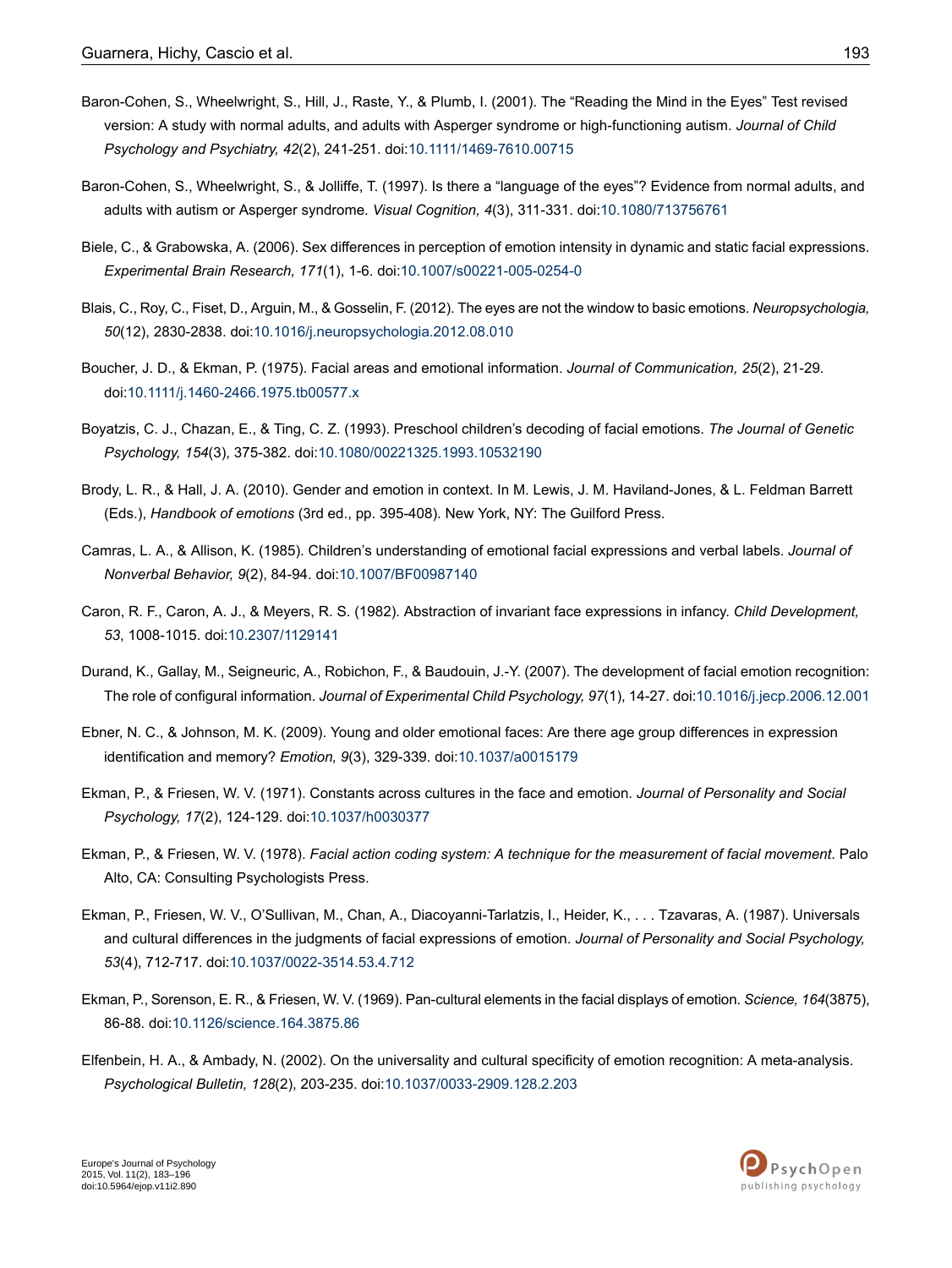- <span id="page-11-14"></span>Fantz, R. L. (1963). Pattern vision in newborn infants. *Science, 140*(3564), 296-297. doi[:10.1126/science.140.3564.296](http://dx.doi.org/10.1126/science.140.3564.296)
- <span id="page-11-5"></span>Fox, J. (2001). *Identifying emotions in faces: A developmental study*. Washington, DC: Intel Science Talent Search. Retrieved from <http://psych.nyu.edu/pelli/docs/JeremyFoxIntel.pdf>
- <span id="page-11-13"></span>Gagnon, M., Gosselin, P., Hudon-ven der Buhs, I., Larocque, K., & Milliard, K. (2010). Children's recognition and discrimination of fear and disgust facial expressions. *Journal of Nonverbal Behavior, 34*(1), 27-42. doi[:10.1007/s10919-009-0076-z](http://dx.doi.org/10.1007/s10919-009-0076-z)
- <span id="page-11-10"></span><span id="page-11-3"></span>Gagnon, M., Gosselin, P., & Maassarani, R. (2014). Children's ability to recognize emotions from partial and complete facial expressions. *The Journal of Genetic Psychology, 175*(5), 416-430. doi:[10.1080/00221325.2014.941322](http://dx.doi.org/10.1080/00221325.2014.941322)
- <span id="page-11-11"></span>Gao, X., & Maurer, D. (2009). Influence of intensity on children's sensitivity to happy, sad, and fearful facial expressions. *Journal of Experimental Child Psychology, 102*(4), 503-521. doi[:10.1016/j.jecp.2008.11.002](http://dx.doi.org/10.1016/j.jecp.2008.11.002)
- <span id="page-11-15"></span>Gao, X., & Maurer, D. (2010). A happy story: Developmental changes in children's sensitivity to facial expressions of varying intensities. *Journal of Experimental Child Psychology, 107*(2), 67-86. doi:[10.1016/j.jecp.2010.05.003](http://dx.doi.org/10.1016/j.jecp.2010.05.003)
- <span id="page-11-6"></span>Gosselin, F., & Schyns, P. G. (2001). Bubbles: A technique to reveal the use of information in recognition tasks. *Vision Research, 41*(17), 2261-2271. doi:[10.1016/S0042-6989\(01\)00097-9](http://dx.doi.org/10.1016/S0042-6989(01)00097-9)
- <span id="page-11-4"></span>Gross, A. L., & Ballif, B. (1991). Children's understanding of emotion from facial expressions and situations: A review. *Developmental Review, 11*(4), 368-398. doi:[10.1016/0273-2297\(91\)90019-K](http://dx.doi.org/10.1016/0273-2297(91)90019-K)
- <span id="page-11-9"></span>Haviland, J. M., & Lelwica, M. (1987). The induced affect response: 10-week-old infants' responses to three emotion expressions. *Developmental Psychology, 23*(1), 97-104. doi:[10.1037/0012-1649.23.1.97](http://dx.doi.org/10.1037/0012-1649.23.1.97)
- <span id="page-11-7"></span>Herba, C. M., Landau, S., Russell, T., Ecker, C., & Phillips, M. L. (2006). The development of emotion-processing in children: Effects of age, emotion, and intensity. *Journal of Child Psychology and Psychiatry, 47*(11), 1098-1106. doi:[10.1111/j.1469-7610.2006.01652.x](http://dx.doi.org/10.1111/j.1469-7610.2006.01652.x)
- <span id="page-11-0"></span>Herba, C., & Phillips, M. (2004). Annotation: Development of facial expression recognition from childhood to adolescence: Behavioural and neurological perspectives. *Journal of Child Psychology and Psychiatry, 45*(7), 1185-1198. doi:[10.1111/j.1469-7610.2004.00316.x](http://dx.doi.org/10.1111/j.1469-7610.2004.00316.x)
- <span id="page-11-2"></span><span id="page-11-1"></span>Isaacowitz, D. M., Löckenhoff, C. E., Lane, R. D., Wright, R., Sechrest, L., Riedel, R., & Costa, P. T. (2007). Age differences in recognition of emotion in lexical stimuli and facial expressions. *Psychology and Aging, 22*(1), 147-159. doi:[10.1037/0882-7974.22.1.147](http://dx.doi.org/10.1037/0882-7974.22.1.147)
- <span id="page-11-12"></span>Izard, C. E. (1971). *The face of emotion*. New York, NY: Appleton-Century-Crofts.
- <span id="page-11-8"></span>Keightley, M. L., Chiew, K. S., Winocur, G., & Grady, C. L. (2007). Age-related differences in brain activity underlying identification of emotional expressions in faces. *Social Cognitive and Affective Neuroscience, 2*(4), 292-302. doi:[10.1093/scan/nsm024](http://dx.doi.org/10.1093/scan/nsm024)
- Kestenbaum, R. (1992). Feeling happy versus feeling good: The processing of discrete and global categories of emotional expressions by children and adults. *Developmental Psychology, 28*(6), 1132-1142. doi[:10.1037/0012-1649.28.6.1132](http://dx.doi.org/10.1037/0012-1649.28.6.1132)
- Kirouac, G., Doré, F. Y., & Gosselin, F. (1985). The recognition of facial expressions of emotions. In R. E. Tremblay, M. A. Provost, & F. F. Strayer (Eds.), *Éthologie et développement de l'enfant* (pp. 131-147). Paris, France: Stock.

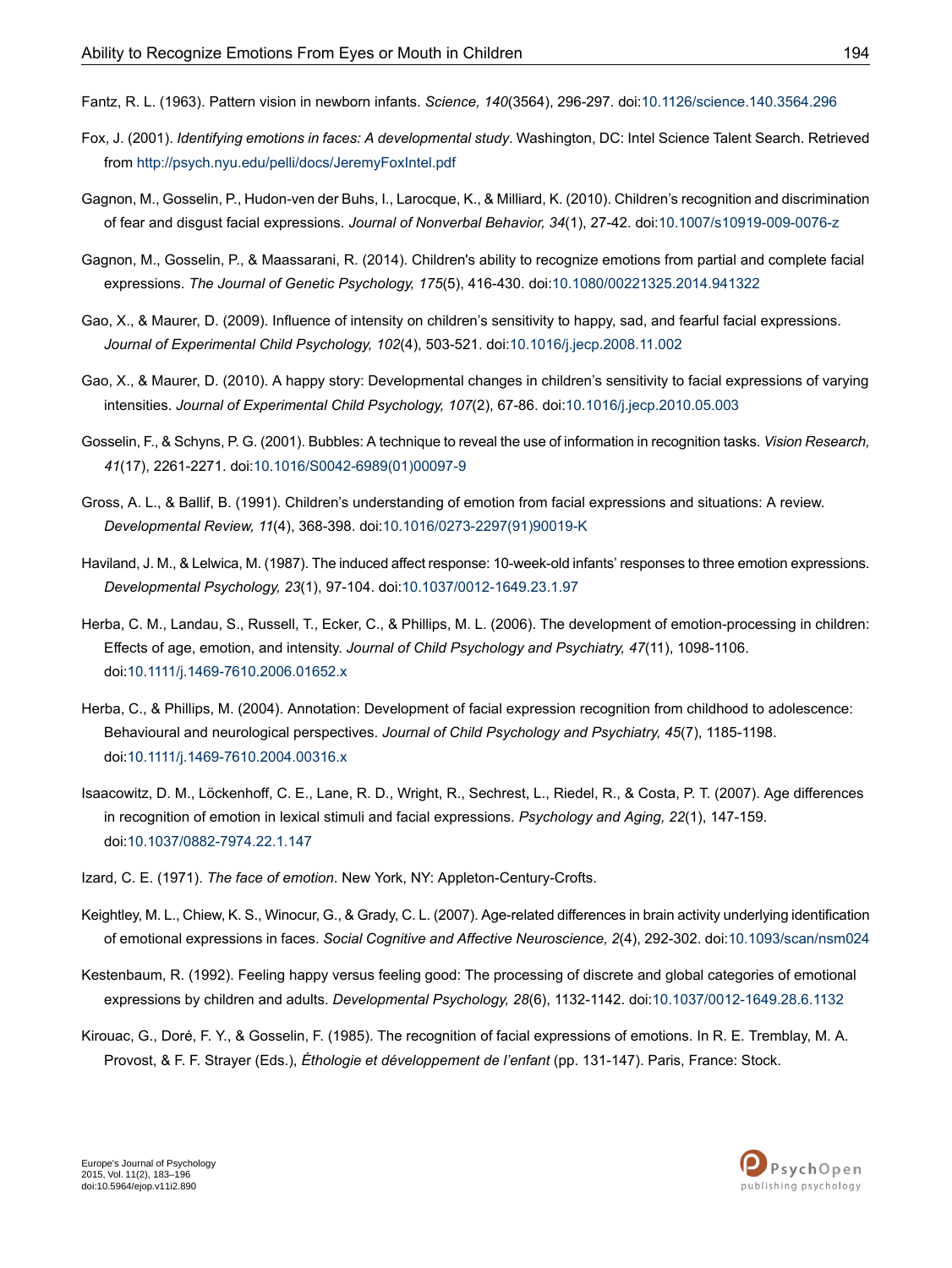- <span id="page-12-9"></span>Langdell, T. (1978). Recognition of faces: An approach to the study of autism. *Journal of Child Psychology and Psychiatry, 19*(3), 255-268. doi:[10.1111/j.1469-7610.1978.tb00468.x](http://dx.doi.org/10.1111/j.1469-7610.1978.tb00468.x)
- <span id="page-12-13"></span>Maassarani, R., Gosselin, P., Montembeault, P., & Gagnon, M. (2014). French-speaking children's freely produced labels for facial expressions. *Frontiers in Psychology, 5*, Article 555. doi[:10.3389/fpsyg.2014.00555](http://dx.doi.org/10.3389/fpsyg.2014.00555)
- <span id="page-12-5"></span>Mancini, G., Agnoli, S., Baldaro, B., Ricci Bitti, P. E., & Surcinelli, P. (2013). Facial expressions of emotions: Recognition accuracy and affective reactions during late childhood. *The Journal of Psychology, 147*(6), 599-617. doi:[10.1080/00223980.2012.727891](http://dx.doi.org/10.1080/00223980.2012.727891)
- <span id="page-12-6"></span><span id="page-12-3"></span>Markham, R., & Wang, L. (1996). Recognition of emotion by Chinese and Australian children. *Journal of Cross-Cultural Psychology, 27*(5), 616-643. doi[:10.1177/0022022196275008](http://dx.doi.org/10.1177/0022022196275008)
- <span id="page-12-4"></span>McClure, E. B. (2000). A meta-analytic review of sex differences in facial expression processing and their development in infants, children, and adolescents. *Psychological Bulletin, 126*(3), 424-453. doi[:10.1037/0033-2909.126.3.424](http://dx.doi.org/10.1037/0033-2909.126.3.424)
- <span id="page-12-0"></span>Montirosso, R., Peverelli, M., Frigerio, E., Crespi, M., & Borgatti, R. (2010). The development of dynamic facial expression recognition at different intensities in 4- to 18-year-olds. *Social Development, 19*(1), 71-92. doi:[10.1111/j.1467-9507.2008.00527.x](http://dx.doi.org/10.1111/j.1467-9507.2008.00527.x)
- <span id="page-12-10"></span>Nelson, C. A. (2001). The development and neural bases of face recognition. *Infant and Child Development, 10*(1-2), 3-18. doi:[10.1002/icd.239](http://dx.doi.org/10.1002/icd.239)
- <span id="page-12-2"></span>Norbury, C. F., Brock, J., Cragg, L., Einav, S., Griffiths, H., & Nation, K. (2009). Eye-movement patterns are associated with communicative competence in autistic spectrum disorders. *Journal of Child Psychology and Psychiatry, 50*(7), 834-842. doi:[10.1111/j.1469-7610.2009.02073.x](http://dx.doi.org/10.1111/j.1469-7610.2009.02073.x)
- <span id="page-12-7"></span>Oster, H., & Ekman, P. (1978). Facial behavior in child development. In W. A. Collins (Ed.), *Minnesota Symposia on Child Psychology* (Vol. 11, pp. 231-276). Hillsdale, NJ: Erlbaum.
- <span id="page-12-12"></span>Rotter, N. G., & Rotter, G. S. (1988). Sex differences in the encoding and decoding of negative facial emotions. *Journal of Nonverbal Behavior, 12*(2), 139-148. doi[:10.1007/BF00986931](http://dx.doi.org/10.1007/BF00986931)
- <span id="page-12-14"></span>Russell, J. A. (1994). Is there universal recognition of emotion from facial expressions? A review of the cross-cultural studies. *Psychological Bulletin, 115*(1), 102-141. doi[:10.1037/0033-2909.115.1.102](http://dx.doi.org/10.1037/0033-2909.115.1.102)
- <span id="page-12-11"></span>Scherer, K. R. (2001). Appraisal considered as a process of multilevel sequential checking. In K. R. Scherer, A. Schorr, & T. Johnstone (Eds.), *Appraisal processes in emotion: Theory, methods, research* (pp. 92-120). New York, NY: Oxford University Press.
- <span id="page-12-8"></span><span id="page-12-1"></span>Song, Y., Kawabe, T., Hakoda, Y., & Du, X. (2012). Do the eyes have it? Extraction of identity and positive expression from another's eyes in autism, probed using "Bubbles". *Brain & Development, 34*(7), 584-590. doi[:10.1016/j.braindev.2011.09.009](http://dx.doi.org/10.1016/j.braindev.2011.09.009)
- Speer, L. L., Cook, A. E., McMahon, W. M., & Clark, E. (2007). Face processing in children with autism: Effects of stimulus contents and type. *Autism, 11*(3), 265-277. doi[:10.1177/1362361307076925](http://dx.doi.org/10.1177/1362361307076925)
- Tanaka, J. W., Wolf, J. M., Klaiman, C., Koenig, K., Cockburn, J., Herlihy, L., . . . Schultz, R. T. (2012). The perception and identification of facial emotions in individuals with autism spectrum disorders using the Let's Face It! Emotion Skills Battery. *The Journal of Child Psychology and Psychiatry, and Allied Disciplines, 53*(12), 1259-1267. doi:[10.1111/j.1469-7610.2012.02571.x](http://dx.doi.org/10.1111/j.1469-7610.2012.02571.x)